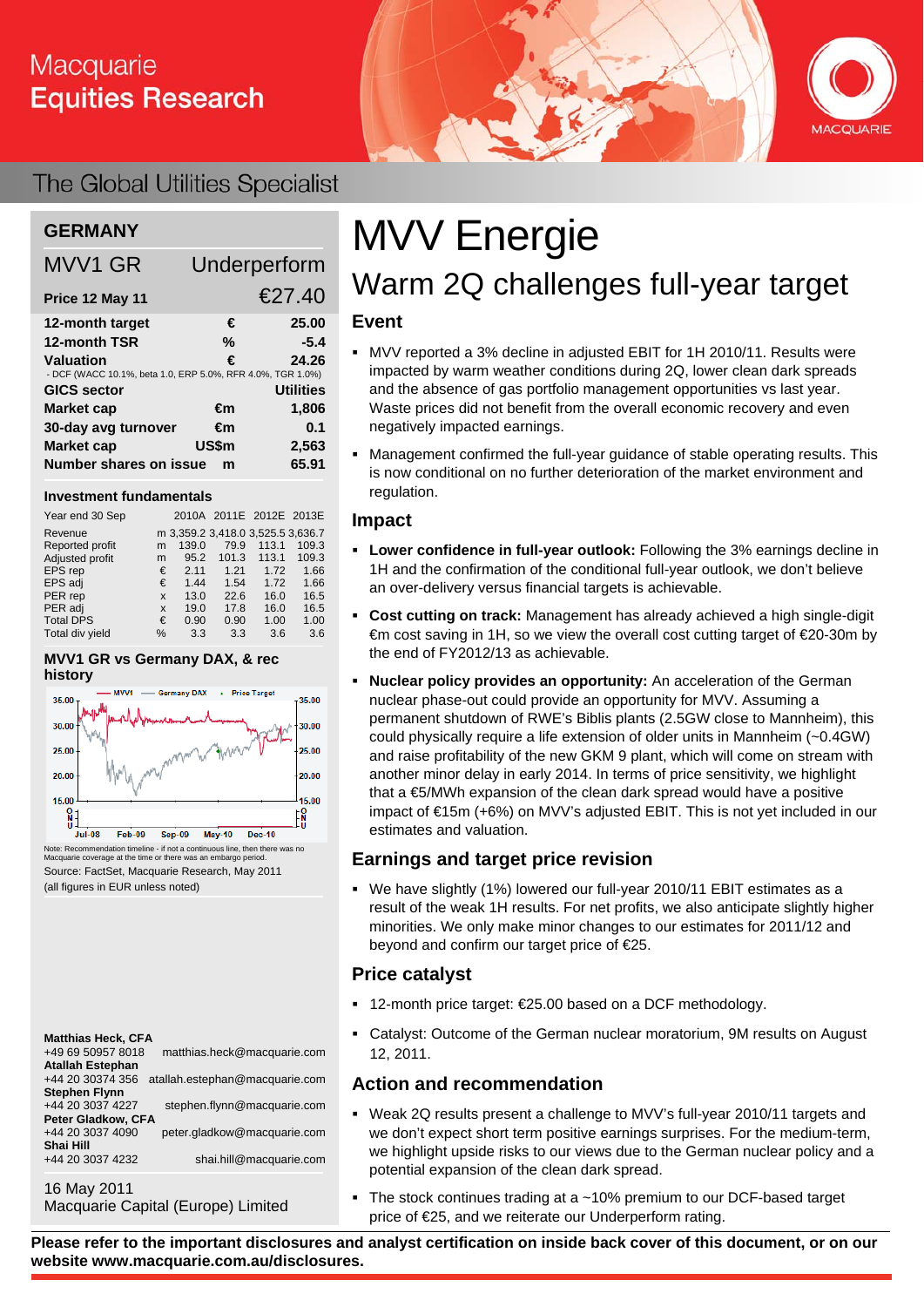#### **Recommendation definitions**

**Macquarie - Australia/New Zealand**  Outperform – return >3% in excess of benchmark return Neutral – return within 3% of benchmark return Underperform – return >3% below benchmark return

Benchmark return is determined by long term nominal GDP growth plus 12 month forward market dividend yield

#### **Macquarie – Asia/Europe**

Outperform – expected return >+10% Neutral – expected return from -10% to +10% Underperform – expected return <-10%

#### **Macquarie First South - South Africa**

Outperform – expected return >+10% Neutral – expected return from -10% to +10% Underperform – expected return <-10%

#### **Macquarie - Canada**

Outperform – return >5% in excess of benchmark return Neutral – return within 5% of benchmark return Underperform – return >5% below benchmark return

#### **Macquarie - USA**

Outperform (Buy) – return >5% in excess of Russell 3000 index return Neutral (Hold) – return within 5% of Russell 3000 index

return Underperform (Sell)– return >5% below Russell 3000

index return

#### **Volatility index definition\***

This is calculated from the volatility of historical price movements.

**Very high–highest risk** – Stock should be expected to move up or down 60–100% in a year – investors should be aware this stock is highly speculative.

**High** – stock should be expected to move up or down at least 40–60% in a year – investors should be aware this stock could be speculative.

**Medium** – stock should be expected to move up or down at least 30–40% in a year.

**Low–medium** – stock should be expected to move up or down at least 25–30% in a year.

**Low** – stock should be expected to move up or down at least 15–25% in a year. \* Applicable to Australian/NZ/Canada stocks only

**Recommendations** – 12 months **Note:** Quant recommendations may differ from

Fundamental Analyst recommendations

#### **Financial definitions**

All "Adjusted" data items have had the following adjustments made: Added back: goodwill amortisation, provision for

catastrophe reserves, IFRS derivatives & hedging, IFRS impairments & IFRS interest expense Excluded: non recurring items, asset revals, property revals, appraisal value uplift, preference dividends & minority interests

**EPS** = adjusted net profit / efpowa\*

**ROA** = adjusted ebit / average total assets **ROA Banks/Insurance** = adjusted net profit /average total assets

**ROE** = adjusted net profit / average shareholders funds **Gross cashflow** = adjusted net profit + depreciation \*equivalent fully paid ordinary weighted average number of shares

All Reported numbers for Australian/NZ listed stocks are modelled under IFRS (International Financial Reporting Standards).

#### **Recommendation proportions – For quarter ending 31 March 2011**

|              | <b>AU/NZ</b> | Asia   | <b>RSA</b> | USA      | CA     | EUR |                                                                                            |
|--------------|--------------|--------|------------|----------|--------|-----|--------------------------------------------------------------------------------------------|
| Outperform   | 45.65%       | 65.72% | 59.70%     | 43.02%   | 68.91% |     | 51.16% (for US coverage by MCUSA, 14.36% of stocks covered are investment banking clients) |
| Neutral      | 39.49%       | 19.00% | 29.85%     | 53.09%   | 26.43% |     | 35.73% (for US coverage by MCUSA, 17.55% of stocks covered are investment banking clients) |
| Underperform | 14.86%       | 15.28% | $10.45\%$  | $3.89\%$ | 4.66%  |     | 13.11% (for US coverage by MCUSA, 0.00% of stocks covered are investment banking clients)  |

#### **Company Specific Disclosures:**

Sal Oppenheim jr & Cie KGaA and/or its affiliated entities received compensation for investment banking services from MVV Energie AG in the last 12 months.

Important disclosure information regarding the subject companies covered in this report is available at www.macquarie.com/disclosures. **Analyst Certification:** 

The views expressed in this research accurately reflect the personal views of the analyst(s) about the subject securities or issuers and no part of the compensation of the analyst(s) was, is, or will be directly or indirectly related to the inclusion of specific recommendations or views in this research. The analyst principally responsible for the preparation of this research receives compensation based on overall revenues of Macquarie Group Ltd ABN 94 122 169 279 (AFSL No. 318062) (MGL) and its related entities (the Macquarie Group) and has taken reasonable care to achieve and maintain independence and objectivity in making any recommendations.

#### **General Disclaimers:**

Macquarie Securities (Australia) Ltd; Macquarie Capital (Europe) Ltd; Macquarie Capital Markets Canada Ltd; Macquarie Capital Markets North America Ltd; Macquarie Capital (USA) Inc; Macquarie Capital Securities Ltd and its Taiwan branch; Macquarie Capital Securities (Singapore) Pte Ltd; Macquarie Securities (NZ) Ltd; Macquarie First South Securities (Pty) Limited; Macquarie Capital Securities (India) Pvt Ltd; Macquarie Capital Securities (Malaysia) Sdn Bhd; Macquarie Securities Korea Limited and Macquarie Securities (Thailand) Ltd are not authorized deposit-taking institutions for the purposes of the Banking Act 1959 (Commonwealth of Australia), and their obligations do not represent deposits or other liabilities of Macquarie Bank Limited ABN 46 008 583 542 (MBL) or MGL. MBL does not guarantee or otherwise provide assurance in respect of the obligations of any of the above mentioned entities. MGL provides a guarantee to the Monetary Authority of Singapore in respect of the obligations and liabilities of Macquarie Capital Securities (Singapore) Pte Ltd for up to SGD 35 million. This research has been prepared for the general use of the wholesale clients of the Macquarie Group and must not be copied, either in whole or in part, or distributed to any other person. If you are not the intended recipient you must not use or disclose the information in this research in any way. If you received it in error, please tell us immediately by return e-mail and delete the document. We do not guarantee the integrity of any e-mails or attached files and are not responsible for any changes made to them by any other person. MGL has established and implemented a conflicts policy at group level (which may be revised and updated from time to time) (the "Conflicts Policy") pursuant to regulatory requirements (including the FSA Rules) which sets out how we must seek to identify and manage all material conflicts of interest. Nothing in this research shall be construed as a solicitation to buy or sell any security or product, or to engage in or refrain from engaging in any transaction. In preparing this research, we did not take into account your investment objectives, financial situation or particular needs. Before making an investment decision on the basis of this research, you need to consider, with or without the assistance of an adviser, whether the advice is appropriate in light of your particular investment needs, objectives and financial circumstances. There are risks involved in securities trading. The price of securities can and does fluctuate, and an individual security may even become valueless. International investors are reminded of the additional risks inherent in international investments, such as currency fluctuations and international stock market or economic conditions, which may adversely affect the value of the investment. This research is based on information obtained from sources believed to be reliable but we do not make any representation or warranty that it is accurate, complete or up to date. We accept no obligation to correct or update the information or opinions in it. Opinions expressed are subject to change without notice. No member of the Macquarie Group accepts any liability whatsoever for any direct, indirect, consequential or other loss arising from any use of this research and/or further communication in relation to this research. Clients should contact analysts at, and execute transactions through, a Macquarie Group entity in their home jurisdiction unless governing law permits otherwise. **Country-Specific Disclaimers:** 

**Australia**: In Australia, research is issued and distributed by Macquarie Securities (Australia) Ltd (AFSL No. 238947), a participating organisation of the Australian Securities Exchange. **New Zealand**: In New Zealand, research is issued and distributed by Macquarie Securities (NZ) Ltd, a NZX Firm. **Canada**: In Canada, research is prepared, approved and distributed by Macquarie Capital Markets Canada Ltd, a participating organisation of the Toronto Stock Exchange, TSX Venture Exchange & Montréal Exchange. Macquarie Capital Markets North America Ltd., which is a registered brokerdealer and member of FINRA, accepts responsibility for the contents of reports issued by Macquarie Capital Markets Canada Ltd in the United States and sent to US persons. Any person wishing to effect transactions in the securities described in the reports issued by Macquarie Capital Markets Canada Ltd should do so with Macquarie Capital Markets North America Ltd. The Research Distribution Policy of Macquarie Capital Markets Canada Ltd is to allow all clients that are entitled to have equal access to our research. **United Kingdom**: In the United Kingdom, research is issued and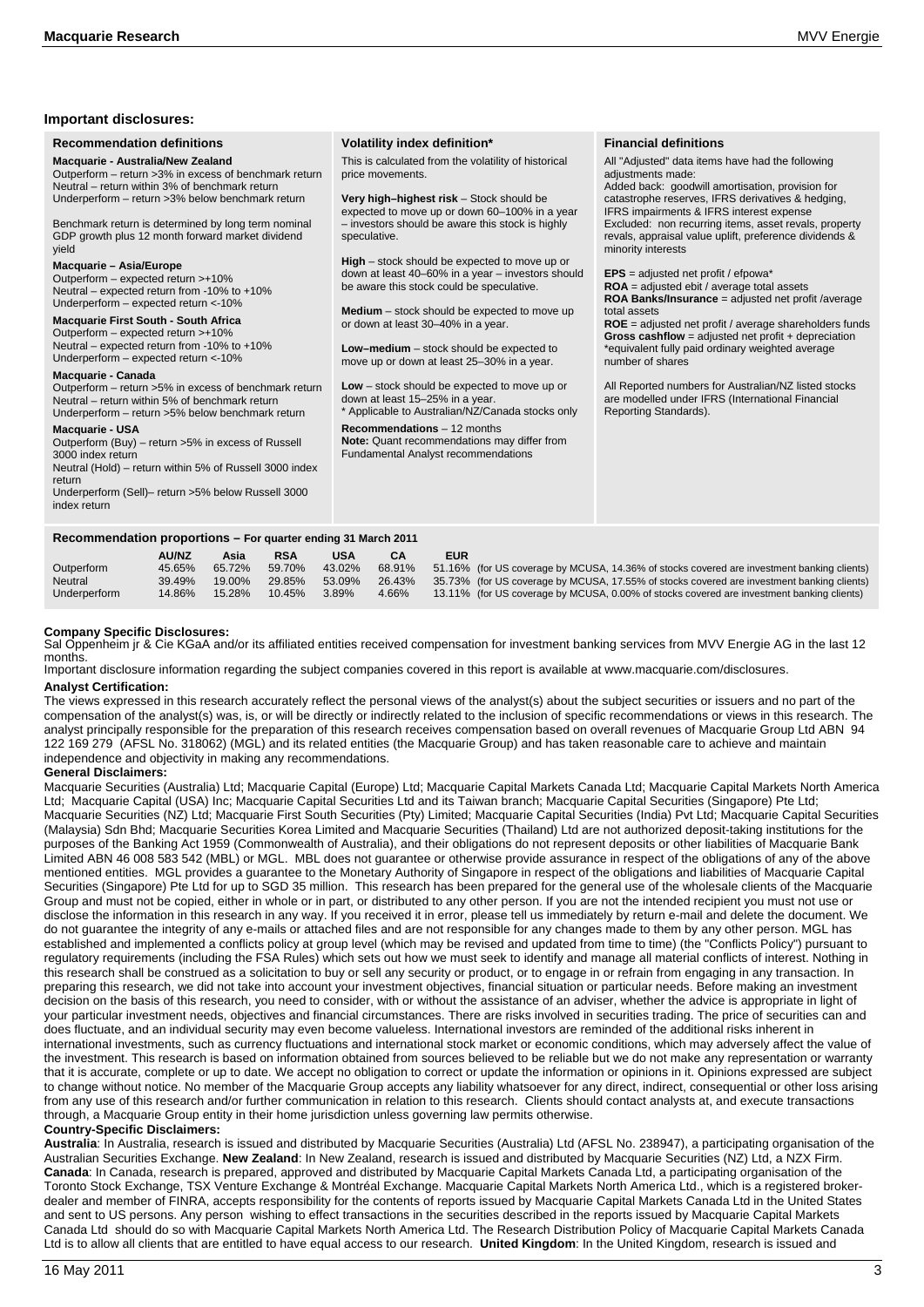distributed by Macquarie Capital (Europe) Ltd, which is authorised and regulated by the Financial Services Authority (No. 193905). **Germany**: In Germany, research is issued and distributed by Macquarie Capital (Europe) Ltd, Niederlassung Deutschland, which is authorised and regulated in the United Kingdom by the Financial Services Authority (No. 193905). **France**: In France, research is issued and distributed by Macquarie Capital (Europe) Ltd, which is authorised and regulated in the United Kingdom by the Financial Services Authority (No. 193905). **Hong Kong**: In Hong Kong, research is issued and distributed by Macquarie Capital Securities Ltd, which is licensed and regulated by the Securities and Futures Commission. **Japan**: In Japan, research is issued and distributed by Macquarie Capital Securities (Japan) Limited, a member of the Tokyo Stock Exchange, Inc. and Osaka Securities Exchange Co. Ltd (Financial Instruments Firm, Kanto Financial Bureau (kin-sho) No. 231, a member of Japan Securities Dealers Association and Financial Futures Association of Japan). **India:** In India, research is issued and distributed by Macquarie Capital Securities (India) Pvt Ltd., 92, Level 9, 2 North Avenue, Maker Maxity, Bandra Kurla Complex, Bandra (East), Mumbai – 400 051, India, which is a SEBI registered Stock Broker having membership with National Stock Exchange of India Limited (INB231246738) and Bombay Stock Exchange Limited (INB011246734). **Malaysia**: In Malaysia, research is issued and distributed by Macquarie Capital Securities (Malaysia) Sdn. Bhd. (Company registration number: 463469-W) which is a Participating Organisation of Bursa Malaysia Berhad and a holder of Capital Markets Services License issued by the Securities Commission. **Taiwan**: Information on securities/instruments that are traded in Taiwan is distributed by Macquarie Capital Securities Ltd, Taiwan Branch, which is licensed and regulated by the Financial Supervisory Commission. No portion of the report may be reproduced or quoted by the press or any other person without authorisation from Macquarie. Nothing in this research shall be construed as a solicitation to buy or sell any security or product. **Thailand**: In Thailand, research is issued and distributed by Macquarie Securities (Thailand) Ltd, a licensed securities company that is authorized by the Ministry of Finance, regulated by the Securities and Exchange Commission of Thailand and is an exchange member no. 28 of the Stock Exchange of Thailand. The Thai Institute of Directors Association has disclosed the Corporate Governance Report of Thai Listed Companies made pursuant to the policy of the Securities and Exchange Commission of Thailand. Macquarie Securities (Thailand) Ltd does not endorse the result of the Corporate Governance Report of Thai Listed Companies but this Report can be accessed at: http://www.thai-iod.com/en/publications.asp?type=4. **South Korea**: In South Korea, unless otherwise stated, research is prepared, issued and distributed by Macquarie Securities Korea Limited, which is regulated by the Financial Supervisory Services. Information on analysts in MSKL is disclosed at

http://dis.kofia.or.kr/fs/dis2/fundMgr/DISFundMgrAnalystPop.jsp?companyCd2=A03053&pageDiv=02. **South Africa**: In South Africa, research is issued and distributed by Macquarie First South Securities (Pty) Limited, a member of the JSE Limited. **Singapore**: In Singapore, research is issued and distributed by Macquarie Capital Securities (Singapore) Pte Ltd (Company Registration Number: 198702912C), a Capital Markets Services license holder under the Securities and Futures Act to deal in securities and provide custodial services in Singapore. Pursuant to the Financial Advisers (Amendment) Regulations 2005, Macquarie Capital Securities (Singapore) Pte Ltd is exempt from complying with sections 25, 27 and 36 of the Financial Advisers Act. All Singapore-based recipients of research produced by Macquarie Capital (Europe) Limited, Macquarie Capital Markets Canada Ltd, Macquarie First South Securities (Pty) Limited and Macquarie Capital (USA) Inc. represent and warrant that they are institutional investors as defined in the Securities and Futures Act. **United States**: In the United States, research is issued and distributed by Macquarie Capital (USA) Inc., which is a registered broker-dealer and member of FINRA. Macquarie Capital (USA) Inc, accepts responsibility for the content of each research report prepared by one of its non-US affiliates when the research report is distributed in the United States by Macquarie Capital (USA) Inc. Macquarie Capital (USA) Inc.'s affiliate's analysts are not registered as research analysts with FINRA, may not be associated persons of Macquarie Capital (USA) Inc., and therefore may not be subject to FINRA rule restrictions on communications with a subject company, public appearances, and trading securities held by a research analyst account. Any persons receiving this report directly from Macquarie Capital (USA) Inc. and wishing to effect a transaction in any security described herein should do so with Macquarie Capital (USA) Inc. Important disclosure information regarding the subject companies covered in this report is available at www.macquarie.com/research/disclosures, or contact your registered representative at 1-888-MAC-STOCK, or write to the Supervisory Analysts, Research Department, Macquarie Securities, 125 W.55th Street, New York, NY 10019. © Macquarie Group

| Auckland                         | <b>Bangkok</b>                 | Calgary                                                                                                                                           | Denver                 | Frankfurt                                    | Geneva                | <b>Hong Kong</b>       |
|----------------------------------|--------------------------------|---------------------------------------------------------------------------------------------------------------------------------------------------|------------------------|----------------------------------------------|-----------------------|------------------------|
| Tel: (649) 377 6433              | Tel: (662) 694 7999            | Tel: (1 403) 218 6650                                                                                                                             | Tel: (303) 952 2800    | Tel: (069) 509 578 000 Tel: (41) 22 818 7777 |                       | Tel: (852) 2823 3588   |
| Jakarta                          | Johannesburg                   | Kuala Lumpur                                                                                                                                      | London                 | Manila                                       | <b>Melbourne</b>      | Montreal               |
| Tel: (62 21) 515 1818            | Tel: (2711) 583 2000           | Tel: (60 3) 2059 8833                                                                                                                             | Tel: (44 20) 3037 4400 | Tel: (63 2) 857 0888                         | Tel: (613) 9635 8139  | Tel: (1 514) 925 2850  |
| Mumbai                           | Munich                         | <b>New York</b>                                                                                                                                   | Paris                  | Perth                                        | Seoul                 | Shanghai               |
| Tel: (91 22) 6653 3000           | Tel: (089) 2444 31800          | Tel: (1 212) 231 2500                                                                                                                             | Tel: (33 1) 7842 3823  | Tel: (618) 9224 0888                         | Tel: (82 2) 3705 8500 | Tel: (86 21) 6841 3355 |
| Singapore<br>Tel: (65) 6601 1111 | Sydney<br>Tel: (612) 8232 9555 | Taipei<br>Tel: (886 2) 2734 7500 Tel: (81 3) 3512 7900                                                                                            | Tokvo                  | Toronto<br>Tel: (1 416) 848 3500             |                       |                        |
| TheMarkets.com                   |                                | Available to clients on the world wide web at www.macquarieresearch.com and through Thomson Financial, FactSet, Reuters, Bloomberg, CapitallQ and |                        |                                              |                       |                        |